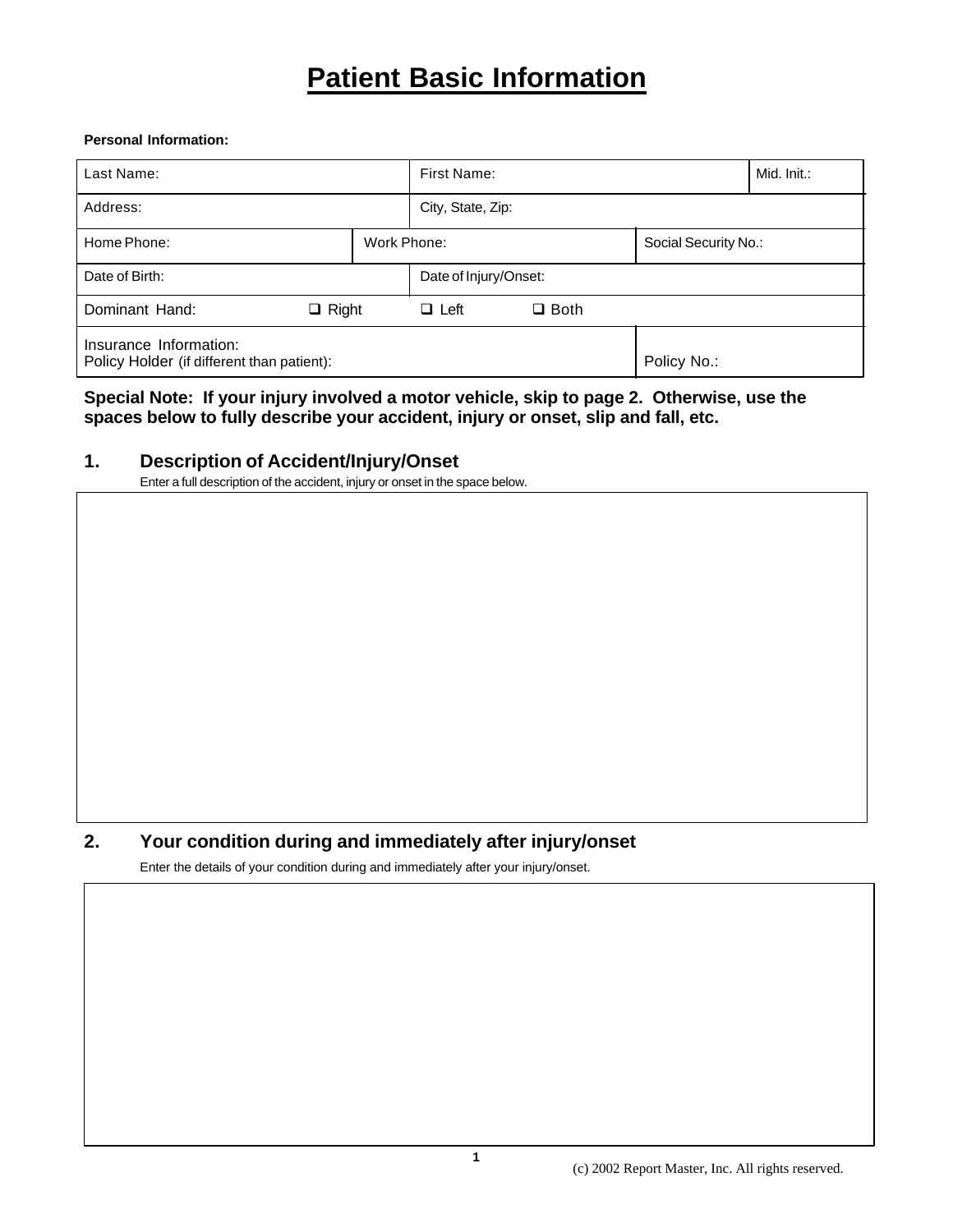## **Automobile Accident Description**

Please answer the questions below. If you do not know the answer to any of the questions, do not answer that question.

| 1. Your vehicle type                                                                                                                                                                                                                                                                               | 2. Your position in vehicle                                                                                                                                                         |  | 3. What was your vehicle doing at the time of the accident?                                                                                                                                                                                                                                                                                                                                                                               |                                                                                                                                                                                                                                                                                                                                                                                                                                                                                                                                      |  |  |  |  |  |
|----------------------------------------------------------------------------------------------------------------------------------------------------------------------------------------------------------------------------------------------------------------------------------------------------|-------------------------------------------------------------------------------------------------------------------------------------------------------------------------------------|--|-------------------------------------------------------------------------------------------------------------------------------------------------------------------------------------------------------------------------------------------------------------------------------------------------------------------------------------------------------------------------------------------------------------------------------------------|--------------------------------------------------------------------------------------------------------------------------------------------------------------------------------------------------------------------------------------------------------------------------------------------------------------------------------------------------------------------------------------------------------------------------------------------------------------------------------------------------------------------------------------|--|--|--|--|--|
| $\square$ Car<br>$\Box$ Station Wagon<br>$\square$ Van<br>$\Box$ Pickup Truck<br>Large Truck<br>$\Box$ Bus<br>Other <b>Communication</b>                                                                                                                                                           | $\Box$ Driver<br><b>E</b> Front Passenger<br>Left Rear Passenger<br>Right Rear Passenger                                                                                            |  | $\Box$ Stopped at intersection<br>$\square$ Making a right turn<br>$\Box$ Proceeding along<br>Other <b>Communication</b>                                                                                                                                                                                                                                                                                                                  | $\Box$ Stopped in traffic $\Box$ Stopped at light<br>$\Box$ Making a left turn $\Box$ Parking<br>$\Box$ Slowing down<br><b>Accelerating</b>                                                                                                                                                                                                                                                                                                                                                                                          |  |  |  |  |  |
| 4. Time/Speed/Damage                                                                                                                                                                                                                                                                               | 5. Details of Accident                                                                                                                                                              |  | 6. Road conditions                                                                                                                                                                                                                                                                                                                                                                                                                        |                                                                                                                                                                                                                                                                                                                                                                                                                                                                                                                                      |  |  |  |  |  |
| Time of accident<br>Your vehicle's<br>speed:<br>mph<br>Their vehicle's<br>speed:<br>_mph<br><b>Contract Contract</b><br>Damage to your vehicle<br>$\Box$ Mild $\Box$ Moderate<br>$\Box$ Totaled                                                                                                    | Visibility at time of accident<br>$\Box$ Poor<br>$\Box$ Fair<br>$\Box$ Good<br>Who hit who/what?<br>$\Box$ You hit other vehicle<br>$\Box$ Other vehicle hit you<br>You hit(object) |  | Road conditions at time of accident<br>$\Box$ Icy $\Box$ Wet<br>Point of impact<br>$\Box$ Head-On<br>$\square$ Read-End                                                                                                                                                                                                                                                                                                                   | $\Box$ Sandy $\Box$ Dark<br>$\Box$ Clean and dry<br>$\Box$ Left Front<br>$\Box$ Right Front<br>$\Box$ Left Rear<br>$\Box$ Right Rear                                                                                                                                                                                                                                                                                                                                                                                                 |  |  |  |  |  |
| 7. Body Position, etc.                                                                                                                                                                                                                                                                             |                                                                                                                                                                                     |  |                                                                                                                                                                                                                                                                                                                                                                                                                                           |                                                                                                                                                                                                                                                                                                                                                                                                                                                                                                                                      |  |  |  |  |  |
| Did you see the accident coming:<br>Were you braced for the impact?<br>Did you have a seat belt on?<br>Did you have a shoulder harness on?                                                                                                                                                         | Yes□□No<br>Yes□□ No<br>Yes□□ No<br>Yes□□ No                                                                                                                                         |  |                                                                                                                                                                                                                                                                                                                                                                                                                                           | Does your vehicle have headrests? Yes $\square \square$ No<br>What was the position of your headrest at the time of the impact?<br>$\Box$ Even with top of head $\Box$ Even with bottom of head $\Box$ Middle of neck<br>What was the direction of your head at the time of the impact?<br>$\Box$ Facing straight forward $\Box$ Turned to the right $\Box$ Turned to the left<br>Did driver side air bags deploy? Yes $\Box\Box$ No Did passenger side airbags deploy? Yes $\Box\Box$ No Did side airbags deploy? Yes $\Box\Box$ No |  |  |  |  |  |
| 8. Additional accident information                                                                                                                                                                                                                                                                 |                                                                                                                                                                                     |  |                                                                                                                                                                                                                                                                                                                                                                                                                                           |                                                                                                                                                                                                                                                                                                                                                                                                                                                                                                                                      |  |  |  |  |  |
| In the case of a motor vehicle accident, enter any additional information here that is not covered by the above check offs.<br>9. During the accident:                                                                                                                                             |                                                                                                                                                                                     |  | 10. After the accident:                                                                                                                                                                                                                                                                                                                                                                                                                   |                                                                                                                                                                                                                                                                                                                                                                                                                                                                                                                                      |  |  |  |  |  |
| Did your body strike the inside of your vehicle?<br>If yes, describe:                                                                                                                                                                                                                              | Yes□□No                                                                                                                                                                             |  | $\Box$ Dizziness<br>$\Box$ Headache                                                                                                                                                                                                                                                                                                                                                                                                       | Check off your symptoms right after and a few days following:<br>$\Box$ Mid back pain $\Box$ Cold hands                                                                                                                                                                                                                                                                                                                                                                                                                              |  |  |  |  |  |
| Yes□□No<br>Did you lose consciousness during the injury?<br>If yes, for how long?<br>Your vehicle's estimated damage?<br>$\Box$ Totaled<br>Damage to their vehicle: $\Box$ Mild<br>$\Box$ Moderate<br>Yes□□No<br>Did police show up at the scene?<br>Yes□□No<br>Was an accident report filled out? |                                                                                                                                                                                     |  | $\Box$ Neck pain<br>$\Box$ Nausea<br>$\Box$ Neck stiffnes<br>$\Box$ Confusion<br>$\Box$ Fainting<br>$\Box$ Fatigue<br>$\Box$ Ringing in ears $\Box$ Tension<br>$\Box$ Loss of smell $\Box$ Irritability<br>Others: example and the contract of the contract of the contract of the contract of the contract of the contract of the contract of the contract of the contract of the contract of the contract of the contract of the contra | $\Box$ Low back pain $\Box$ Cold feet<br>$\Box$ Diarrhea<br>$\Box$ Nervousness<br>$\Box$ Loss of taste<br>$\Box$ Depression<br>$\Box$ Toe numbness $\Box$ Anxious<br>$\Box$ Constipation $\Box$ Chest Pain<br>$\Box$ Pain behind eyes $\Box$ Shortness of breath $\Box$ Sleeping problems                                                                                                                                                                                                                                            |  |  |  |  |  |
| 11. Emergency Room?                                                                                                                                                                                                                                                                                |                                                                                                                                                                                     |  | 12. Treatment History:                                                                                                                                                                                                                                                                                                                                                                                                                    |                                                                                                                                                                                                                                                                                                                                                                                                                                                                                                                                      |  |  |  |  |  |
| Where did you go after the accident?<br>$\Box$ Home<br>$\Box$ Work<br>$\Box$ Hospital ER<br>$\Box$ Private Doctor<br>How did you get there?<br>□ Drove self □ Somebody else □ Ambulance □ Police<br>Were X-rays done? Yes □□No Was lab work done? Yes □□No                                         |                                                                                                                                                                                     |  | Did treatments benefit you? Yes $\square \square$ No<br>Last visit date: $\frac{1}{\sqrt{1-\frac{1}{2}}}$<br>Did treatments benefit you? Yes $\square \square$ No<br>Last visit date: $\frac{1}{\sqrt{1-\frac{1}{2}}}\frac{1}{\sqrt{1-\frac{1}{2}}}}$                                                                                                                                                                                     | Fill in any other doctor(s) seen prior to your first visit to this office.<br>How many treatments received? ____ Currently treating? Yes QQ No<br>How many treatments received? _____ Currently treating: Yes DD No                                                                                                                                                                                                                                                                                                                  |  |  |  |  |  |
|                                                                                                                                                                                                                                                                                                    |                                                                                                                                                                                     |  |                                                                                                                                                                                                                                                                                                                                                                                                                                           |                                                                                                                                                                                                                                                                                                                                                                                                                                                                                                                                      |  |  |  |  |  |

(c) 2002 Report Master, Inc. All rights reserved.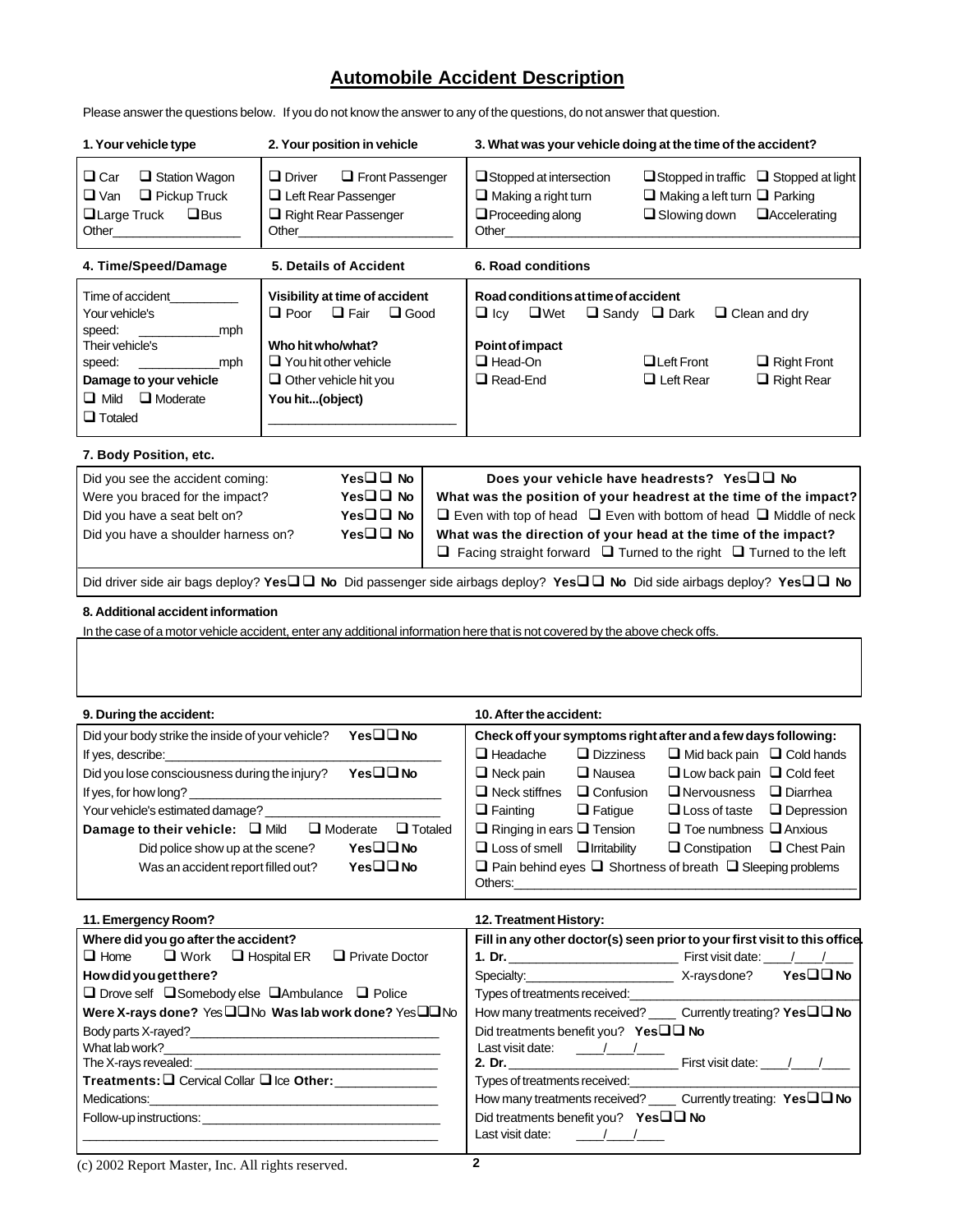| <b>Description of Symptoms</b>                            |                                         |            |            |                                                                  |                 |                            |                 | (Describe your symptoms in the sections below, in the order of severity, if possible.)                                            |                    |                               |                                                   |
|-----------------------------------------------------------|-----------------------------------------|------------|------------|------------------------------------------------------------------|-----------------|----------------------------|-----------------|-----------------------------------------------------------------------------------------------------------------------------------|--------------------|-------------------------------|---------------------------------------------------|
|                                                           |                                         |            |            |                                                                  |                 |                            |                 | I. First Current Symptom: (Please check off the boxes below to describe your first symptom. Describe only ONE symptom per Section |                    |                               |                                                   |
| 1. Check only one body location below                     |                                         |            |            | 2. Types of pain                                                 |                 |                            |                 |                                                                                                                                   |                    | Other types of pain:          |                                                   |
| <b>H</b> eadaches                                         | L □                                     | R Q        | вΩ         | $\Box$ Dull                                                      | $\Box$ Sharp    |                            | $\Box$ Cutting  |                                                                                                                                   |                    |                               |                                                   |
|                                                           | $\Box$ Front of Head                    |            |            | $\Box$ Throbbing                                                 | $\Box$ Burning  | $\Box$ Aching              | $\Box$ Tingling | $\Box$ Cramping                                                                                                                   |                    |                               |                                                   |
|                                                           | $\Box$ Top of Head                      |            |            |                                                                  |                 | $\Box$ Numbing             |                 |                                                                                                                                   |                    |                               |                                                   |
|                                                           | $\Box$ Back of Head                     |            |            | $\square$ Spasm                                                  | $\Box$ Stinging | $\Box$ Shooting            |                 | $\Box$ Pounding<br>$\Box$ Constricting                                                                                            |                    |                               |                                                   |
| $\Box$ law                                                | LО                                      | R □        | $B$ $\Box$ | 3. Pain Frequency                                                |                 |                            |                 | 6. Actions affecting this pain                                                                                                    |                    |                               |                                                   |
| $\Box$ Eye                                                | $L$ $\Box$                              | $R$ $\Box$ | $B$ $\Box$ | $\Box$ Up to 1/4 of awake time $\Box$ 1/4 to 1/2 of time         |                 |                            |                 |                                                                                                                                   |                    | Brings On Aggravates Relieves |                                                   |
| $\Box$ Neck                                               | $L$ $\Box$                              | R Q        | в□         | $\Box$ 1/2 to 3/4 of awake time $\Box$ Most all the time         |                 |                            |                 | $\Box$ In the A.M.                                                                                                                | ❏<br>$\Box$        | ❏<br>$\Box$                   | ❏<br>$\Box$                                       |
| <b>O</b> Upper Back                                       | $L$ $\Box$                              | $R$ $\Box$ | $B$ $\Box$ |                                                                  |                 |                            |                 | $\Box$ In the P.M.                                                                                                                |                    |                               |                                                   |
| Mid Back                                                  | $\Box$<br>L                             | $R$ $\Box$ | $B$ $\Box$ | 4. Pain Intensity (How it affects your daily activites)          |                 |                            |                 | $\Box$ Bending forward                                                                                                            | $\Box$<br>ō        |                               | $\begin{array}{c} \square \\ \square \end{array}$ |
| <b>Low Back</b>                                           | $\Box$<br>L                             | $R$ $\Box$ | $B$ $\Box$ | $\Box$ Doesn't affect                                            |                 | $\Box$ Somewhat affects    |                 | $\Box$ Bending back                                                                                                               | $\Box$             | 00000000000                   | $\Box$                                            |
| $\Box$ Chest                                              | $L$ $\Box$                              | $R$ $\Box$ | $B$ $\Box$ | $\Box$ Seriously affects                                         |                 | $\Box$ Prevents activities |                 | $\Box$ Bending left                                                                                                               |                    |                               |                                                   |
| <b>Abdomen</b>                                            | $\Box$<br>L                             | $R$ $\Box$ | $B$ $\Box$ | 5. Does this pain radiate into other body parts?                 |                 |                            |                 | $\Box$ Bending right<br>$\Box$ Twisting left                                                                                      | $\Box$             |                               | $\begin{array}{c} \square \\ \square \end{array}$ |
| $\Box$ Ribs                                               | $\Box$<br>L                             | $R$ $Q$    | $B$ $\Box$ |                                                                  | Left            | Right                      | <b>Both</b>     | $\Box$ Twisting right                                                                                                             | $\Box$             |                               | $\Box$                                            |
| $\Box$ Buttocks                                           | $L$ $\Box$                              | $R$ $\Box$ | $B$ $\Box$ | $\Box$ Head                                                      | ❏               | ❏                          | ❏               | $\Box$ Coughing                                                                                                                   |                    |                               | $\Box$                                            |
| <b>Shoulder</b>                                           | $L$ $\Box$                              | $R$ $\Box$ | $B$ $\Box$ | $\Box$ Neck                                                      | $\Box$          | $\Box$                     | $\Box$          | $\Box$ Sneezing                                                                                                                   | $\Box$             |                               | ō                                                 |
| $\Box$ Upper Arm                                          | $L$ $\Box$                              | $R$ $\Box$ | $B$ $\Box$ | $\Box$ Shoulder                                                  | $\Box$          | $\Box$                     | $\Box$          | $\Box$ Straining                                                                                                                  | $\Box$             |                               | ō                                                 |
| <b>O</b> Forearm                                          | $L$ $\Box$                              | $R$ $Q$    | $B$ $\Box$ | $\Box$ Arm                                                       | $\Box$          | $\Box$                     | ō               | $\Box$ Standing                                                                                                                   |                    |                               |                                                   |
| $\Box$ Hand                                               | $\Box$<br>L                             | $R$ $\Box$ | в□         | $\Box$ Hand                                                      | $\Box$          | $\Box$                     | $\Box$          | $\Box$ Sitting                                                                                                                    | $\overline{a}$     |                               | $\bar{a}$                                         |
| $\Box$ Hip                                                | $\Box$<br>L.                            | R Q        | в□         | $\Box$ Hip                                                       | $\Box$          | $\Box$                     | $\Box$          | $\Box$ Lifting                                                                                                                    | $\Box$             | $\Box$                        | $\Box$                                            |
| $\Box$ Leg                                                | $\Box$<br>L                             | $R$ $\Box$ | $B$ $\Box$ | $\Box$ Leg                                                       | $\Box$          | ō                          |                 | <b>Other Actions:</b>                                                                                                             |                    |                               |                                                   |
| $\Box$ Foot                                               | $\Box$<br>L                             | $R$ $Q$    | в□         | $\Box$ Foot                                                      | $\Box$          | $\Box$                     | ō               |                                                                                                                                   | $\Box$             | $\Box$                        | $\Box$                                            |
| Other locations:                                          |                                         |            |            | Other locations of radiation:                                    |                 |                            |                 |                                                                                                                                   | ∩                  | ⊓                             | n                                                 |
|                                                           |                                         |            |            |                                                                  |                 |                            |                 |                                                                                                                                   |                    |                               |                                                   |
| <b>II. Second Current Symptom:</b>                        |                                         |            |            |                                                                  |                 |                            |                 | (Please check off the boxes below to describe your next symptom).                                                                 |                    |                               |                                                   |
| 1. Check only one body location below<br><b>Headaches</b> | LО                                      | R Q        | вΩ         | 2. Types of pain                                                 |                 |                            |                 |                                                                                                                                   |                    | Other types of pain:          |                                                   |
|                                                           | $\Box$ Front of Head                    |            |            | $\Box$ Dull                                                      | $\Box$ Sharp    | $\Box$ Aching              | $\Box$ Cutting  |                                                                                                                                   |                    |                               |                                                   |
|                                                           | $\Box$ Top of Head                      |            |            | $\Box$ Throbbing                                                 | $\Box$ Burning  | $\Box$ Numbing             | $\Box$ Tingling | $\Box$ Cramping                                                                                                                   |                    |                               |                                                   |
|                                                           | Back of Head                            |            |            | $\square$ Spasm                                                  | $\Box$ Stinging | $\Box$ Shooting            |                 | $\Box$ Pounding<br>$\Box$ Constricting                                                                                            |                    |                               |                                                   |
| $\Box$ Jaw                                                | LО                                      | $R$ $Q$    | $B$ $\Box$ | 3. Pain Frequency                                                |                 |                            |                 | 6. Actions affecting this pain                                                                                                    |                    |                               |                                                   |
| $\Box$ Eye                                                | LО                                      | $R$ $Q$    | $B$ $\Box$ | $\Box$ Up to 1/4 of awake time $\Box$ 1/4 to 1/2 of time         |                 |                            |                 |                                                                                                                                   |                    | Brings On Aggravates Relieves |                                                   |
| $\Box$ Neck                                               | $L$ $\Box$                              | $R$ $Q$    | $B$ $\Box$ | $\Box$ 1/2 to 3/4 of awake time $\Box$ Most all the time         |                 |                            |                 | $\Box$ In the A.M.                                                                                                                | ❏                  | ❏                             | ❏                                                 |
| $\Box$ Upper Back                                         | $L$ $\Box$                              | $R$ $\Box$ | $B$ $\Box$ |                                                                  |                 |                            |                 | $\Box$ In the P.M.                                                                                                                | $\Box$             |                               | $\begin{array}{c} \square \\ \square \end{array}$ |
| Mid Back                                                  | $\mathsf{L}\ \mathsf{\underline{\Box}}$ | $R$ $\Box$ | $B$ $\Box$ | 4. Pain Intensity (How it affects your daily activites)          |                 |                            |                 | $\Box$ Bending forward                                                                                                            | $\Box$             |                               |                                                   |
| <b>QLow Back</b>                                          | LД                                      | $R$ $Q$    | $B$ $\Box$ | $\Box$ Doesn't affect                                            |                 | $\Box$ Somewhat affects    |                 | $\Box$ Bending back                                                                                                               | $\Box$             | 00000                         | ō                                                 |
| $\Box$ Chest                                              | LО                                      | $R$ $\Box$ | $B$ $\Box$ | $\Box$ Seriously affects                                         |                 | $\Box$ Prevents activities |                 | $\Box$ Bending left                                                                                                               | $\Box$             |                               | $\Box$                                            |
| <b>Abdomen</b>                                            | $L$ $\Box$                              | $R$ $\Box$ | $B$ $\Box$ | 5. Does this pain radiate into other body parts?                 |                 |                            |                 | $\Box$ Bending right                                                                                                              | ō                  |                               | ō                                                 |
| $\Box$ Ribs                                               | $L$ $\Box$                              | $R$ $\Box$ | $B$ $\Box$ |                                                                  | Left            | Right                      | <b>Both</b>     | $\Box$ Twisting left                                                                                                              | $\Box$             | 0000                          | $\Box$                                            |
| $\Box$ Buttocks                                           | $L$ $\Box$                              | $R$ $\Box$ | $B$ $\Box$ | $\Box$ Head                                                      | ❏               | u                          | ❏               | $\Box$ Twisting right                                                                                                             | $\Box$             |                               | $\begin{array}{c} \square \\ \square \end{array}$ |
| <b>Shoulder</b>                                           | $L$ $\Box$                              | $R$ $\Box$ | $B$ $\Box$ | $\square$ Neck                                                   | $\Box$          | $\Box$                     | $\Box$          | $\Box$ Coughing                                                                                                                   |                    |                               |                                                   |
| <b>QUpperArm</b>                                          | $L$ $\Box$                              | $R$ $\Box$ | $B$ $\Box$ | $\Box$ Shoulder                                                  | $\Box$          | $\Box$                     | $\Box$          | $\Box$ Sneezing                                                                                                                   | $\Box$             |                               | ō                                                 |
| <b>OF</b> orearm                                          | $L$ $\Box$                              | $R$ $\Box$ | вQ         | $\Box$ Arm                                                       | $\Box$          | $\Box$                     | $\Box$          | $\Box$ Straining                                                                                                                  | $\Box$             | 0<br>0<br>0                   | $\Box$                                            |
| $\Box$ Hand                                               | $L$ $\Box$                              | R Q        | $B$ $\Box$ | $\Box$ Hand                                                      | $\Box$          | $\Box$                     | $\Box$          | $\Box$ Standing                                                                                                                   |                    |                               | ō                                                 |
| $\Box$ Hip                                                | $L$ $\Box$                              | $R$ $\Box$ | $B$ $\Box$ | $\Box$ Hip                                                       | $\Box$          | $\Box$                     | $\Box$          | $\Box$ Sitting                                                                                                                    | $\Box$             |                               | $\Box$                                            |
| Lleg                                                      | ∟ ⊔                                     | R □        | B ⊔        | $\Box$ Leg                                                       | $\Box$          | ❏                          |                 | $\Box$ Lifting                                                                                                                    | $\Box$             | $\Box$                        | $\Box$                                            |
| $\Box$ Foot                                               | $L$ $\Box$                              | $R$ $\Box$ | вQ         | $\Box$ Foot                                                      | ◻               | $\Box$                     | $\Box$          | <b>Other Actions:</b>                                                                                                             |                    |                               |                                                   |
| Other locations:                                          |                                         |            |            | Other locations of radiation:                                    |                 |                            |                 |                                                                                                                                   | ❏<br>⊓             | ❏<br>⊓                        | ❏<br>◻                                            |
| III. Third Current Symptom:                               |                                         |            |            | (Please check off the boxes below to describe your 3rd symptom). |                 |                            |                 |                                                                                                                                   |                    |                               |                                                   |
| 1. Check only one body location below                     |                                         |            |            |                                                                  |                 |                            |                 |                                                                                                                                   |                    |                               |                                                   |
| <b>H</b> eadaches                                         | ப                                       | R Q        | вQ         | 2. Types of pain                                                 |                 |                            |                 |                                                                                                                                   |                    | Other types of pain:          |                                                   |
|                                                           | $\Box$ Front of Head                    |            |            | $\Box$ Dull                                                      | $\Box$ Sharp    | $\Box$ Aching              | $\Box$ Cutting  |                                                                                                                                   |                    |                               |                                                   |
|                                                           | $\Box$ Top of Head                      |            |            | $\Box$ Throbbing                                                 | $\Box$ Burning  | $\Box$ Numbing             | $\Box$ Tingling | $\Box$ Cramping                                                                                                                   |                    |                               |                                                   |
|                                                           | $\Box$ Back of Head                     |            |            | $\square$ Spasm                                                  | $\Box$ Stinging | $\Box$ Shooting            |                 | $\Box$ Pounding<br>$\Box$ Constricting                                                                                            |                    |                               |                                                   |
| <b>Q</b> Jaw                                              | LО                                      | R□         | $B$ $\Box$ | 3. Pain Frequency                                                |                 |                            |                 | 6. Actions affecting this pain                                                                                                    |                    |                               |                                                   |
| $\Box$ Eye                                                | $L$ $\Box$                              | $R$ $\Box$ | $B$ $\Box$ | $\Box$ Up to 1/4 of awake time $\Box$ 1/4 to 1/2 of time         |                 |                            |                 |                                                                                                                                   |                    | Brings On Aggravates Relieves |                                                   |
| $\Box$ Neck                                               | $L$ $\Box$                              | $R$ $\Box$ | $B$ $\Box$ | $\Box$ 1/2 to 3/4 of awake time $\Box$ Most all the time         |                 |                            |                 | $\Box$ In the A.M.                                                                                                                | ❏                  | o                             | ❏                                                 |
| $\Box$ Upper Back                                         | LО                                      | $R$ $\Box$ | $B$ $\Box$ |                                                                  |                 |                            |                 | $\Box$ In the P.M.                                                                                                                | $\Box$             | $\Box$                        | $\Box$                                            |
| Mid Back                                                  | LО                                      | $R$ $\Box$ | $B$ $\Box$ | 4. Pain Intensity (How it affects your daily activites)          |                 |                            |                 | $\Box$ Bending forward                                                                                                            | $\Box$             | $\Box$                        | $\Box$                                            |
| <b>QLow Back</b>                                          | LД                                      | $R$ $\Box$ | $B$ $\Box$ | $\Box$ Doesn't affect                                            |                 | $\Box$ Somewhat affects    |                 | $\Box$ Bending back                                                                                                               | $\Box$             |                               | ō                                                 |
| <b>Q</b> Chest                                            | $L$ $\Box$                              | $R$ $\Box$ | $B$ $\Box$ | $\Box$ Seriously affects                                         |                 | $\Box$ Prevents activities |                 | $\Box$ Bending left                                                                                                               | $\Box$             | $\Box$                        | $\square$                                         |
| $\Box$ Abdomen                                            | $L$ $\Box$                              | R Q        | $B$ $\Box$ | 5. Does this pain radiate into other body parts?                 |                 |                            |                 | $\Box$ Bending right                                                                                                              | $\Xi$              |                               | $\begin{array}{c} \square \\ \square \end{array}$ |
|                                                           |                                         | $R$ $\Box$ | $B$ $\Box$ |                                                                  | Left            | Right                      | <b>Both</b>     | $\Box$ Twisting left                                                                                                              |                    |                               |                                                   |
| $\Box$ Ribs                                               | LО                                      |            |            | $\Box$ Head                                                      | ❏               | ❏                          | ❏               | $\Box$ Twisting right                                                                                                             | $\Box$             |                               | $\Box$                                            |
| $\Box$ Buttocks                                           | $L$ $\Box$                              | $R$ $\Box$ | $B$ $\Box$ |                                                                  |                 |                            |                 |                                                                                                                                   |                    |                               |                                                   |
| $\square$ Shoulder                                        | LО                                      | $R$ $Q$    | $B$ $\Box$ | $\Box$ Neck                                                      | $\Box$          | $\Box$                     | ❏               | $\Box$ Coughing                                                                                                                   |                    |                               |                                                   |
| $\Box$ Upper Arm                                          | $L$ $\Box$                              | R Q        | $B$ $\Box$ | $\Box$ Shoulder                                                  | $\Box$          |                            | $\Box$          | $\Box$ Sneezing                                                                                                                   | $\bar{\mathsf{B}}$ | 0000                          | $\Box$                                            |
| $\Box$ Forearm                                            | ĿО                                      | $R$ $\Box$ | $B$ $\Box$ | $\Box$ Arm                                                       | $\Box$          | $\overline{a}$             | $\Box$          | $\Box$ Straining                                                                                                                  | $\Box$             | $\bar{\mathsf{q}}$            | $\Box$                                            |
| $\Box$ Hand                                               | LО                                      | $R$ $\Box$ | $B$ $\Box$ | $\Box$ Hand                                                      | $\Box$          | $\Box$                     | $\Box$          | $\Box$ Standing                                                                                                                   | $\Box$             | $\Box$                        | $\Box$                                            |
| $\Box$ Hip                                                | LО                                      | $R$ $\Box$ | $B$ $\Box$ | $\Box$ Hip                                                       | $\Box$          | $\Box$                     | $\Box$          | $\Box$ Sitting                                                                                                                    | $\Box$             | $\Box$                        | $\Box$                                            |
| $\Box$ Leg                                                | LО                                      | R □        | вQ         | $\Box$ Leg                                                       | ❏               | $\Box$                     | $\Box$          | $\Box$ Lifting                                                                                                                    | $\Box$             | $\Box$                        | $\Box$                                            |
| $\Box$ Foot                                               | LО                                      | $R$ $Q$    | $B$ $\Box$ | $\Box$ Foot                                                      | $\Box$          | $\Box$                     | $\Box$          | <b>Other Actions:</b>                                                                                                             |                    |                               |                                                   |
| Other locations:                                          |                                         |            |            | Other locations of radiation:                                    |                 |                            |                 |                                                                                                                                   | $\Box$<br>⊓        | $\Box$<br>$\Box$              | $\Box$<br>◻                                       |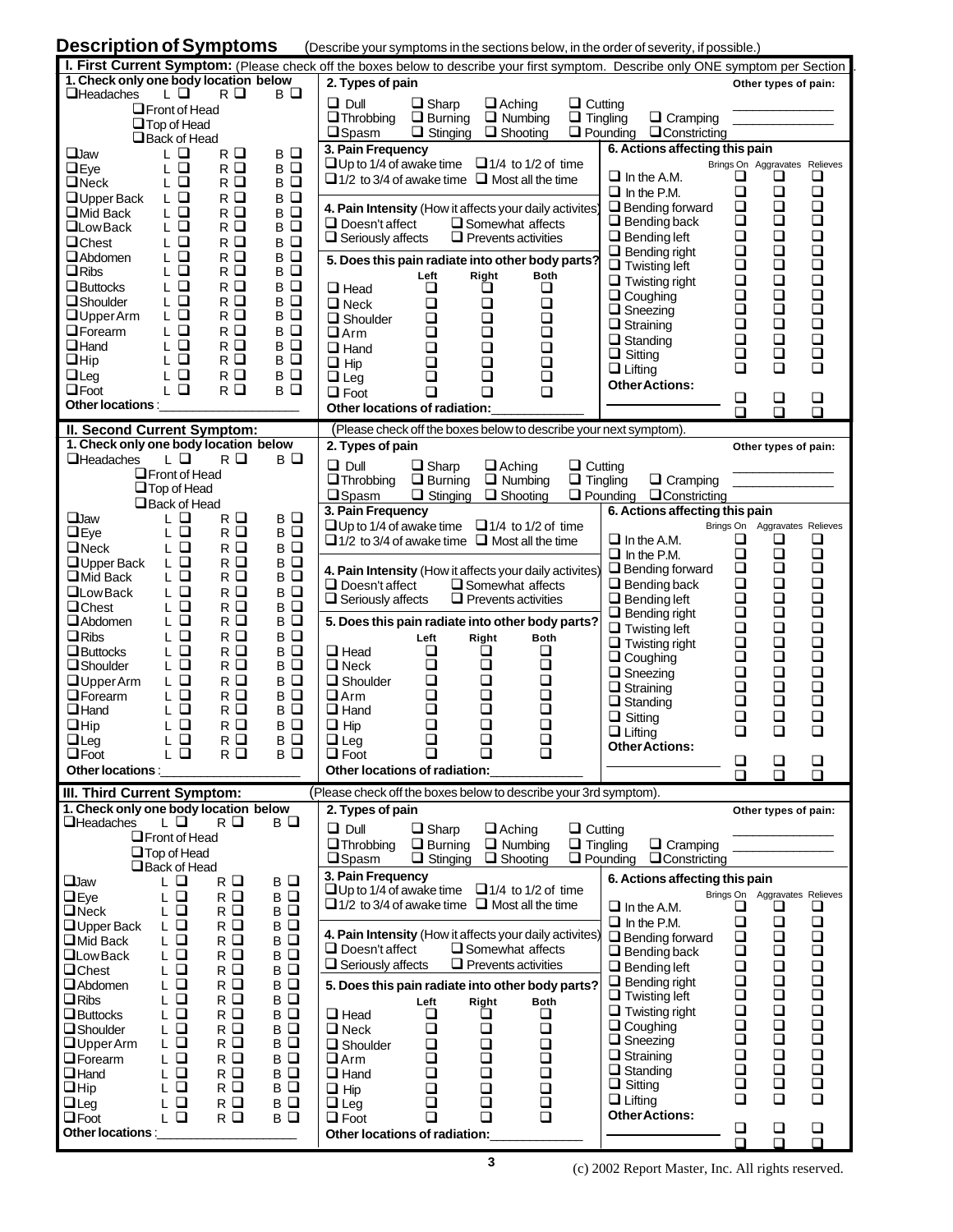| <b>Description of Symptoms</b>                                  |                                             | (Describe your symptoms in the sections below, in the order of severity, if possible.)                  |                                                   |
|-----------------------------------------------------------------|---------------------------------------------|---------------------------------------------------------------------------------------------------------|---------------------------------------------------|
| IV. Fourth Symptom:                                             |                                             | (Please check off the boxes below to describe your 4th symptom. Describe only ONE symptom per Section). |                                                   |
| 1. Check only one body location below                           |                                             | 2. Types of pain                                                                                        | Other types of pain:                              |
| $\Box$ Headaches<br>ĿП                                          | $R$ $\Box$<br>вΩ                            | $\Box$ Dull<br>$\Box$ Sharp<br>$\Box$ Cutting<br>$\Box$ Aching                                          |                                                   |
| $\Box$ Front of Head                                            |                                             | $\Box$ Cramping<br>$\Box$ Throbbing $\Box$ Burning<br>$\Box$ Tingling<br>$\Box$ Numbing                 |                                                   |
| $\Box$ Top of Head                                              |                                             | $\Box$ Pounding $\Box$ Constricting<br>$\square$ Spasm<br>$\Box$ Stinging<br>$\Box$ Shooting            |                                                   |
| Back of Head                                                    |                                             | 6. Actions affecting this pain<br>3. Pain Frequency                                                     |                                                   |
| <b>Q</b> Jaw<br>LО<br>$L$ $\Box$<br>$\Box$ Eye                  | $R$ $\Box$<br>$B$ $\Box$<br>$R$ $Q$<br>вQ   | $\Box$ Up to 1/4 of awake time $\Box$ 1/4 to 1/2 of time                                                | Brings On Aggravates<br>Relieves                  |
| $L$ $\Box$<br>$\Box$ Neck                                       | $R$ $Q$<br>$B$ $\Box$                       | $\Box$ In the A.M.<br>$\Box$ 1/2 to 3/4 of awake time $\Box$ Most all the time                          | ❏<br>❏<br>❏                                       |
| $L$ $\Box$<br>$\Box$ Upper Back                                 | $B$ $\Box$<br>$R$ $\Box$                    | $\Box$ In the P.M.                                                                                      | $\Box$<br>$\Box$<br>$\Box$                        |
| $L$ $\Box$<br>□ Mid Back                                        | $R$ $Q$<br>вQ                               | $\Box$ Bending forward<br>4. Pain Intensity (How it affects your daily activites)                       | $\Box$<br>$\Box$<br>$\Box$                        |
| $L$ $\Box$<br><b>QLowBack</b>                                   | $B$ $\Box$<br>$R$ $\Box$                    | $\Box$ Bending back<br>$\Box$ Somewhat affects<br><b>□</b> Doesn't affect                               | ō<br>ō<br>$\Box$                                  |
| $\Box$<br>L.<br>$\Box$ Chest                                    | $B$ $\Box$<br>$R$ $\Box$                    | $\Box$ Bending left<br>$\Box$ Prevents activities<br>$\Box$ Seriously affects                           | 000000<br>$\Box$<br>$\Box$                        |
| LО<br><b>Abdomen</b>                                            | $R$ $Q$<br>$B$ $\Box$                       | $\Box$ Bending right<br>5. Does this pain radiate into other body parts?                                | <b>DODD</b><br>$\bar{\mathsf{B}}$                 |
| $\Box$<br>$\Box$ Ribs<br>L.                                     | $B$ $\Box$<br>$R$ $Q$                       | $\Box$ Twisting left<br>Left<br>Right<br><b>Both</b>                                                    |                                                   |
| $L$ $\Box$<br>$\square$ Buttocks                                | $B$ $\Box$<br>$R$ $Q$                       | $\Box$ Twisting right<br>$\Box$ Head<br>$\Box$<br>❏<br>$\Box$<br>$\Box$ Coughing                        | $\begin{array}{c} \square \\ \square \end{array}$ |
| $L$ $\Box$<br><b>Shoulder</b>                                   | $R$ $\Box$<br>$B$ $\Box$                    | $\Box$<br>$\Box$<br>$\Box$ Neck<br>□<br>$\Box$ Sneezing                                                 | ō<br>ā                                            |
| $L$ $\Box$<br><b>OUpperArm</b>                                  | $R$ $Q$<br>$B$ $\Box$                       | $\Box$<br>$\Box$<br>$\Box$<br>$\Box$ Shoulder<br>$\Box$ Straining                                       | $\bar{\Box}$<br>$\Box$                            |
| $L$ $\Box$<br><b>OF</b> orearm                                  | $R$ $Q$<br>$B$ $\Box$                       | $\Box$<br>$\Box$<br>$\Box$<br>$\Box$ Arm<br>$\Box$ Standing                                             | 0<br>0<br>0<br>$\Box$                             |
| $L$ $\Box$<br>$\Box$ Hand                                       | $B$ $\Box$<br>$R$ $\Box$                    | $\Box$<br>$\Box$<br>$\Box$<br>$\Box$ Hand<br>$\Box$ Sitting                                             | $\bar{a}$<br>$\Box$                               |
| LО<br>$\Box$ Hip                                                | $R$ $\Box$<br>$B$ $\Box$                    | $\Box$<br>$\Box$<br>$\Box$<br>$\Box$ Hip<br>$\Box$ Lifting                                              | $\Box$<br>$\Box$<br>$\Box$                        |
| $\Box$<br>L.<br>$\Box$ Leg<br>ō<br>L.<br>$\square$ Foot         | $R$ $\Box$<br>$B$ $\Box$<br>$R$ $Q$<br>в□   | $\Box$<br>$\Box$<br>$\Box$<br>$\Box$ Leg<br><b>Other Actions:</b>                                       |                                                   |
| Other locations:                                                |                                             | $\Box$<br>$\Box$<br>$\Box$<br>$\Box$ Foot                                                               | $\Box$<br>$\Box$<br>❏                             |
|                                                                 |                                             | <b>Other locations of radiation:</b>                                                                    | $\Box$<br>⊓<br>⊓                                  |
| V. Fifth Current Symptom:                                       |                                             | (Please check off the boxes below to describe your 5th symptom).                                        |                                                   |
| 1. Check only one body location below                           |                                             | 2. Types of pain                                                                                        | Other types of pain:                              |
| L Q<br><b>Headaches</b>                                         | вΩ<br>R O                                   | $\Box$ Dull<br>$\Box$ Sharp<br>$\Box$ Cutting<br>$\Box$ Aching                                          |                                                   |
| $\Box$ Front of Head                                            |                                             | $\Box$ Throbbing<br>$\Box$ Burning<br>$\Box$ Numbing<br>$\Box$ Tingling<br>$\Box$ Cramping              |                                                   |
| $\Box$ Top of Head                                              |                                             | $\square$ Spasm<br>$\Box$ Pounding $\Box$ Constricting<br>$\Box$ Stinging<br>$\Box$ Shooting            |                                                   |
| Back of Head<br>$\Box$ Jaw                                      | в□                                          | 6. Actions affecting this pain<br>3. Pain Frequency                                                     |                                                   |
| LО<br>LО<br>$\Box$ Eye                                          | R □<br>$R$ $Q$<br>вQ                        | $\Box$ Up to 1/4 of awake time $\Box$ 1/4 to 1/2 of time                                                | Brings On Aggravates Relieves                     |
| $L$ $\Box$<br>$\Box$ Neck                                       | $B$ $\Box$<br>$R$ $\Box$                    | $\Box$ 1/2 to 3/4 of awake time $\Box$ Most all the time<br>$\Box$ In the A.M.                          | ❏<br>❏<br>❏                                       |
| L Q<br>$\Box$ Upper Back                                        | $R$ $\Box$<br>$B$ $\Box$                    | $\Box$ In the P.M.                                                                                      | $\Box$<br>$\Box$<br>$\Box$                        |
| $L$ $\Box$<br>□ Mid Back                                        | $R$ $\Box$<br>$B$ $\Box$                    | $\Box$ Bending forward<br>4. Pain Intensity (How it affects your daily activites)                       | $\Box$<br>$\Box$                                  |
| LО<br><b>QLowBack</b>                                           | $R$ $\Box$<br>$B$ $\Box$                    | $\Box$ Bending back<br>$\Box$ Doesn't affect<br>$\Box$ Somewhat affects                                 | 0000<br>$\Box$<br>$\Box$                          |
| LО<br><b>Q</b> Chest                                            | вQ<br>R □                                   | $\Box$ Bending left<br>$\Box$ Prevents activities<br>$\Box$ Seriously affects                           | $\Box$<br>$\Box$<br>$\Box$                        |
| LО<br><b>Abdomen</b>                                            | $R$ $Q$<br>$B$ $\Box$                       | $\Box$ Bending right<br>5. Does this pain radiate into other body parts?                                |                                                   |
| LО<br>$\Box$ Ribs                                               | $B$ $\Box$<br>$R$ $\Box$                    | $\Box$ Twisting left<br>Right<br><b>Both</b><br>Left<br>$\Box$ Twisting right                           |                                                   |
| LО<br>$\Box$ Buttocks                                           | $R$ $\Box$<br>в□                            | $\Box$ Head<br>$\Box$<br>❏<br>O<br>$\Box$ Coughing                                                      | 0000000<br>0000000<br>0<br>0<br>0                 |
| $L$ $\Box$<br>$\square$ Shoulder                                | $R$ $\Box$<br>в□                            | $\Box$<br>$\Box$<br>❏<br>$\Box$ Neck<br>$\Box$ Sneezing                                                 |                                                   |
| LО<br><b>QUpperArm</b>                                          | $R$ $\Box$<br>в□                            | $\Box$<br>$\Box$<br>$\Box$<br>$\Box$ Shoulder<br>$\Box$ Straining                                       | ā                                                 |
| $L$ $\Box$<br>$\Box$ Forearm                                    | $B$ $\Box$<br>R□                            | $\Box$<br>❏<br>❏<br>$\Box$ Arm<br>$\Box$ Standing                                                       | $\bar{\mathsf{q}}$                                |
| LО<br>$\Box$ Hand                                               | $R$ $Q$<br>$B$ $\Box$                       | $\Box$<br>$\Box$<br>$\Box$<br>$\Box$ Hand<br>$\Box$ Sitting<br>$\Box$                                   |                                                   |
| $L$ $\Box$<br>$\Box$ Hip                                        | $R$ $Q$<br>$B$ $\Box$<br>$\mathsf B$ $\Box$ | $\Box$<br>$\Box$<br>$\Box$ Hip<br>$\Box$ Lifting<br>$\Box$<br>$\Box$ Leg                                | $\Box$<br>$\Box$                                  |
| ĿД<br>Lleg<br>LО<br>$\Box$ Foot                                 | $R$ $\Box$<br>R Q<br>вQ                     | <b>Other Actions:</b><br>$\Box$<br>$\Box$<br>$\Box$<br>$\Box$ Foot                                      |                                                   |
| Other locations:                                                |                                             | Other locations of radiation:                                                                           | <u>日</u><br>$\Box$<br><u>日</u>                    |
|                                                                 |                                             |                                                                                                         | $\Box$                                            |
| VI. Sixth Current Symptom:                                      |                                             | (Please check off the boxes below to describe your 6th symptom).                                        |                                                   |
| 1. Check only one body location below<br>$\Box$ Headaches<br>ĿП | R Q<br>вQ                                   | 2. Types of pain                                                                                        | Other types of pain:                              |
| $\Box$ Front of Head                                            |                                             | $\Box$ Dull<br>$\Box$ Sharp<br>$\Box$ Aching<br>$\Box$ Cutting                                          |                                                   |
| $\Box$ Top of Head                                              |                                             | $\Box$ Throbbing<br>$\Box$ Burning<br>$\Box$ Numbing<br>$\Box$ Tingling<br>$\Box$ Cramping              |                                                   |
| Back of Head                                                    |                                             | <b>Spasm</b><br>$\Box$ Shooting<br>$\Box$ Pounding<br>$\Box$ Constricting<br>$\Box$ Stinging            |                                                   |
| $\square$ Jaw<br>$L$ $\Box$                                     | R □<br>$B$ $\Box$                           | 3. Pain Frequency<br>6. Actions affecting this pain                                                     |                                                   |
| $L$ $\Box$<br>$\Box$ Eye                                        | R □<br>в□                                   | $\Box$ Up to 1/4 of awake time $\Box$ 1/4 to 1/2 of time                                                | Brings On Aggravates Relieves                     |
| $L$ $\Box$<br>$\Box$ Neck                                       | $B$ $\Box$<br>$R$ $\Box$                    | $\Box$ 1/2 to 3/4 of awake time $\Box$ Most all the time<br>$\Box$ In the A.M.                          | $\Box$<br>$\Box$<br>$\Box$                        |
| $L$ $\Box$<br>$\Box$ Upper Back                                 | $R$ $\Box$<br>$B$ $\Box$                    | $\Box$ In the P.M.<br>4. Pain Intensity (How it affects your daily activites)                           | $\Box$<br>$\Box$<br>$\Box$                        |
| $L$ $\Box$<br>$R$ $\Box$<br>Mid Back                            | $B$ $\Box$                                  | $\Box$ Bending forward<br>$\Box$ Doesn't affect<br>$\Box$ Somewhat affects                              | $\Box$<br>$\Box$<br>$\Box$<br>$\Box$<br>$\Box$    |
| ĿП<br><b>QLow Back</b>                                          |                                             | $\Box$ Bending back<br>$\Box$ Seriously affects<br>$\Box$ Prevents activities                           |                                                   |
|                                                                 | $B$ $\Box$<br>R □                           |                                                                                                         |                                                   |
| $L$ $\Box$<br>$\Box$ Chest                                      | $R$ $\Box$<br>$B$ $\Box$                    | $\Box$ Bending left                                                                                     | $\Box$                                            |
| $L$ $\Box$<br>Abdomen                                           | $B$ $\Box$<br>R □                           | $\Box$ Bending right<br>5. Does this pain radiate into other body parts?                                | $\overline{a}$                                    |
| $L$ $\Box$<br>$\Box$ Ribs                                       | $B$ $\Box$<br>R □                           | $\Box$ Twisting left<br><b>Both</b><br>Left<br>Right                                                    | $\bar{\mathsf{q}}$<br>$\Box$                      |
| $L$ $\Box$<br>$\Box$ Buttocks                                   | $R$ $\Box$<br>$B$ $\Box$                    | $\Box$ Twisting right<br>❏<br>$\Box$<br>$\Box$<br>$\Box$ Head                                           |                                                   |
| ĿП<br><b>Shoulder</b>                                           | $B$ $\Box$<br>R □                           | $\Box$ Coughing<br>$\Box$<br>❏<br>$\Box$<br>$\Box$ Neck<br>$\Box$ Sneezing                              | $\bar{a}$<br>$\overline{a}$<br>$\Box$             |
| $L$ $\Box$<br>$\Box$ Upper Arm                                  | $R$ $\Box$<br>$B$ $\Box$                    | $\Box$<br>$\Box$<br>$\Box$<br>$\Box$ Shoulder<br>$\Box$ Straining                                       | $\Box$                                            |
| $L$ $\Box$<br><b>OForearm</b><br>$\Box$ Hand                    | $B$ $\Box$<br>R □                           | $\Box$<br>$\Box$<br>$\Box$<br>$\Box$ Arm<br>$\Box$ Standing<br>$\Box$                                   | 0<br>0<br>0<br>ō                                  |
| $L$ $\Box$                                                      | R □<br>в□<br>R Q<br>в□                      | $\Box$<br>$\Box$<br>$\Box$ Hand<br>$\Box$ Sitting<br>$\Box$<br>$\Box$<br>$\Box$                         | $\Box$<br>$\Box$                                  |
| $\Box$ Hip<br>ĿП<br>$L$ $\Box$<br>$\Box$ Leg                    | $R$ $\Box$<br>$B$ $\Box$                    | $\Box$ Hip<br>$\Box$ Lifting<br>$\Box$<br>$\Box$<br>$\Box$<br>$\Box$ Leg                                | 00000000000<br>$\Box$<br>$\Box$                   |
| $L$ $\Box$<br>$\Box$ Foot                                       | $R$ $\Box$<br>вΩ                            | <b>Other Actions:</b><br>$\Box$<br>$\Box$<br>$\Box$<br>$\Box$ Foot                                      |                                                   |
| Other locations:                                                |                                             | Other locations of radiation:                                                                           | $\Box$<br>$\Box$<br>$\Box$<br>$\Box$<br>◻<br>□    |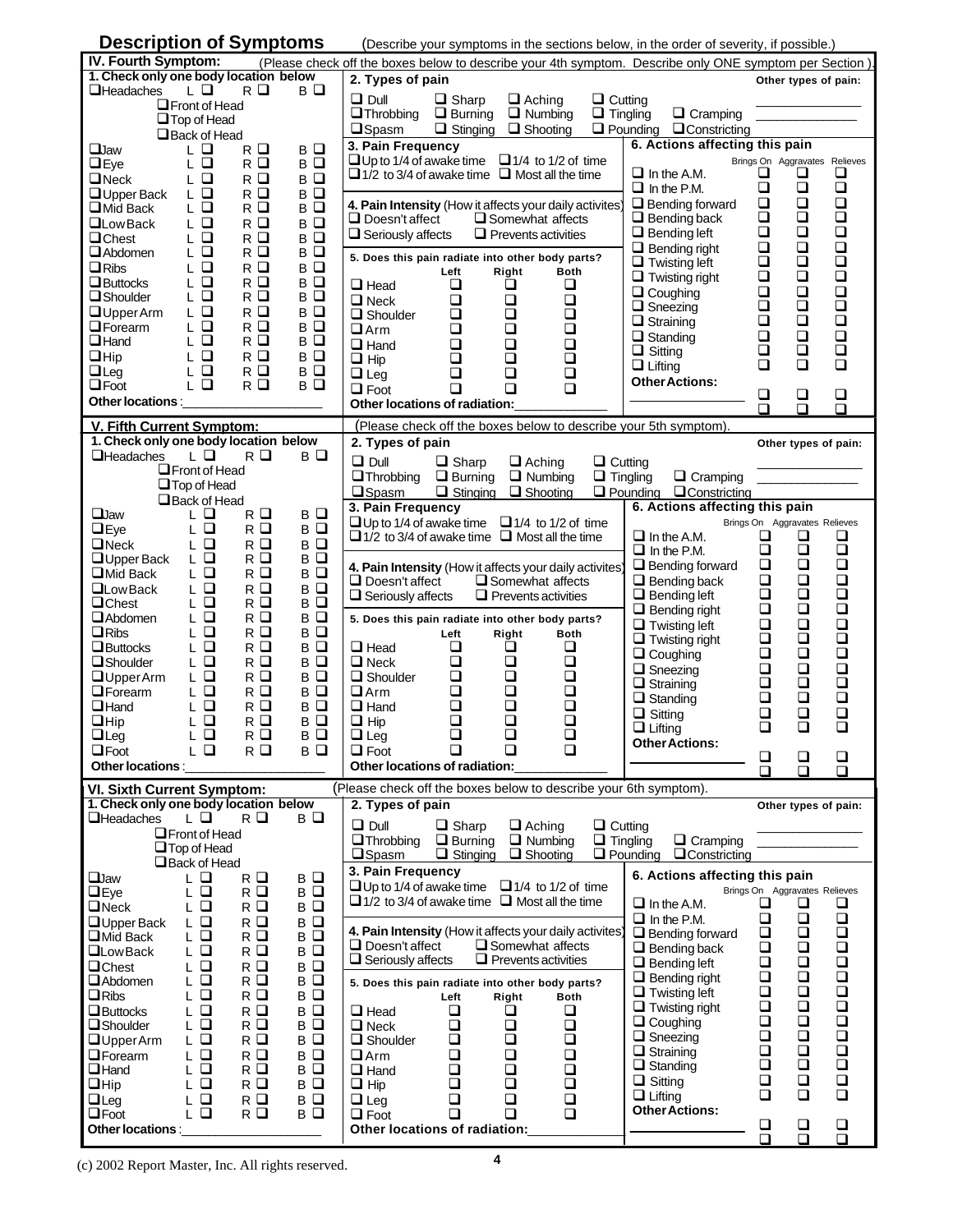| <b>Description of Symptoms</b>        |                                            |                   |                          |                                                                  |                  |                                                       |                  |                 | (Describe your symptoms in the sections below, in the order of severity, if possible.)                 |                                                   |                                                             |                               |
|---------------------------------------|--------------------------------------------|-------------------|--------------------------|------------------------------------------------------------------|------------------|-------------------------------------------------------|------------------|-----------------|--------------------------------------------------------------------------------------------------------|---------------------------------------------------|-------------------------------------------------------------|-------------------------------|
| <b>VII. Seventh Symptom:</b>          |                                            |                   |                          |                                                                  |                  |                                                       |                  |                 | (Please check off the boxes below to describe your 7th symptom. Describe only ONE symptom per Section) |                                                   |                                                             |                               |
| 1. Check only one body location below |                                            |                   |                          | 2. Types of pain                                                 |                  |                                                       |                  |                 |                                                                                                        |                                                   |                                                             | Other types of pain:          |
| $\Box$ Headaches                      | ĿП                                         | $R$ $\Box$        | вО                       | $\Box$ Dull                                                      | $\Box$ Sharp     | $\Box$ Aching                                         |                  | $\Box$ Cutting  |                                                                                                        |                                                   |                                                             |                               |
|                                       | $\Box$ Front of Head                       |                   |                          | $\Box$ Throbbing                                                 | $\Box$ Burning   | $\Box$ Numbing                                        |                  | $\Box$ Tingling | $\Box$ Cramping                                                                                        |                                                   |                                                             |                               |
|                                       | $\Box$ Top of Head                         |                   |                          | $\square$ Spasm                                                  | $\Box$ Stinging  | $\Box$ Shooting                                       |                  |                 | $\Box$ Pounding $\Box$ Constricting                                                                    |                                                   |                                                             |                               |
|                                       | $\Box$ Back of Head                        |                   |                          | 3. Pain Frequency                                                |                  |                                                       |                  |                 | 6. Actions affecting this pain                                                                         |                                                   |                                                             |                               |
| <b>Q</b> Jaw                          | LО                                         | $R$ $\Box$        | в□                       | $\square$ Up to 1/4 of awake time $\square$ 1/4 to 1/2 of time   |                  |                                                       |                  |                 |                                                                                                        |                                                   |                                                             | Brings On Aggravates Relieves |
| $\Box$ Eye                            | $L$ $\Box$                                 | $R$ $Q$           | вQ                       | $\Box$ 1/2 to 3/4 of awake time $\Box$ Most all the time         |                  |                                                       |                  |                 | $\Box$ In the A.M.                                                                                     | ❏                                                 | ❏                                                           | ❏                             |
| $\Box$ Neck                           | $L$ $\Box$                                 | $R$ $\Box$        | в□<br>$B$ $\Box$         |                                                                  |                  |                                                       |                  |                 | $\Box$ In the P.M.                                                                                     | $\Box$                                            | $\Box$                                                      | $\Box$                        |
| $\Box$ Upper Back<br>Mid Back         | LО<br>$L$ $\Box$                           | R □<br>$R$ $Q$    | $B$ $\Box$               | 4. Pain Intensity (How it affects your daily activites)          |                  |                                                       |                  |                 | $\Box$ Bending forward                                                                                 | $\Box$                                            | $\Box$                                                      | $\Box$                        |
| <b>QLowBack</b>                       | $L$ $\Box$                                 | $R$ $Q$           | $B$ $\Box$               | $\Box$ Doesn't affect                                            |                  | $\Box$ Somewhat affects                               |                  |                 | $\Box$ Bending back                                                                                    | $\Box$                                            |                                                             |                               |
| $\Box$ Chest                          | $L$ $\Box$                                 | $R$ $\Box$        | $B$ $\Box$               | $\Box$ Seriously affects                                         |                  | $\Box$ Prevents activities                            |                  |                 | $\Box$ Bending left                                                                                    | $\Box$                                            | $\overline{a}$                                              | <b>DOODOODO</b>               |
| <b>Abdomen</b>                        | $L$ $\Box$                                 | $R$ $\Box$        | $B$ $\Box$               |                                                                  |                  |                                                       |                  |                 | $\Box$ Bending right                                                                                   | $\Box$                                            | $\Box$                                                      |                               |
| $\Box$ Ribs                           | $L$ $\Box$                                 | $R$ $\Box$        | $B$ $\Box$               | 5. Does this pain radiate into other body parts?                 | Left             | Right                                                 | <b>Both</b>      |                 | $\Box$ Twisting left                                                                                   | $\Box$                                            | $\bar{\mathsf{B}}$                                          |                               |
| $\Box$ Buttocks                       | $L$ $\Box$                                 | $R$ $\Box$        | $B$ $\Box$               | $\Box$ Head                                                      | ❏                | ❏                                                     | ❏                |                 | $\Box$ Twisting right                                                                                  | $\Box$                                            |                                                             |                               |
| $\square$ Shoulder                    | $L$ $\Box$                                 | $R$ $\Box$        | $B$ $\Box$               | $\Box$ Neck                                                      | $\Box$           | ❏                                                     | $\Box$           |                 | $\Box$ Coughing                                                                                        | $\Box$                                            |                                                             |                               |
| $\Box$ Upper Arm                      | $L$ $\Box$                                 | $R$ $\Box$        | в□                       | $\Box$ Shoulder                                                  | $\Box$           | □                                                     | $\Box$           |                 | $\Box$ Sneezing                                                                                        | $\Box$                                            | 0<br>0<br>0                                                 |                               |
| <b>O</b> Forearm                      | LО                                         | $R$ $\Box$        | $B$ $\Box$               | $\Box$ Arm                                                       | õ                | $\Box$                                                | $\Box$           |                 | $\Box$ Straining                                                                                       | $\Box$<br>$\Box$                                  | $\Box$                                                      |                               |
| $\Box$ Hand                           | $L$ $\Box$                                 | $R$ $Q$           | вQ                       | $\Box$ Hand                                                      | $\Box$           | $\Box$                                                | $\Box$           | $\Box$ Sitting  | $\Box$ Standing                                                                                        | $\Box$                                            | $\Box$                                                      |                               |
| $\Box$ Hip                            | $L$ $\Box$                                 | $R$ $\Box$        | в□                       | $\Box$ Hip                                                       | $\Box$           | $\Box$                                                | $\Box$           | $\Box$ Lifting  |                                                                                                        | ◻                                                 | $\Box$                                                      | $\bar{a}$                     |
| $\Box$ Leg                            | LО                                         | $R$ $\Box$        | вQ                       | $\Box$ Leg                                                       | ō                | $\Box$                                                | $\Box$           |                 | <b>Other Actions:</b>                                                                                  |                                                   |                                                             |                               |
| $\Box$ Foot                           | $L$ $\Box$                                 | $R$ $Q$           | в□                       | $\Box$ Foot                                                      | $\Box$           | $\Box$                                                | $\Box$           |                 |                                                                                                        | $\Box$                                            | $\Box$                                                      | $\Box$                        |
| Other locations :                     |                                            |                   |                          | Other locations of radiation:                                    |                  |                                                       |                  |                 |                                                                                                        | ⊓                                                 | ⊓                                                           | ⊓                             |
| <b>VIII. Eighth Current Symptom:</b>  |                                            |                   |                          | (Please check off the boxes below to describe your 8th symptom). |                  |                                                       |                  |                 |                                                                                                        |                                                   |                                                             |                               |
| 1. Check only one body location below |                                            |                   |                          | 2. Types of pain                                                 |                  |                                                       |                  |                 |                                                                                                        |                                                   |                                                             | Other types of pain:          |
| <b>Headaches</b>                      | ĿП                                         | R O               | вΩ                       | $\Box$ Dull                                                      | $\Box$ Sharp     | $\Box$ Aching                                         |                  | $\Box$ Cutting  |                                                                                                        |                                                   |                                                             |                               |
|                                       | $\Box$ Front of Head                       |                   |                          | $\Box$ Throbbing                                                 | $\Box$ Burning   | $\Box$ Numbing                                        |                  | $\Box$ Tingling | $\Box$ Cramping                                                                                        |                                                   |                                                             |                               |
|                                       | $\Box$ Top of Head                         |                   |                          | $\square$ Spasm                                                  | $\Box$ Stinging  | $\Box$ Shooting                                       |                  |                 | $\Box$ Pounding $\Box$ Constricting                                                                    |                                                   |                                                             |                               |
|                                       | $\Box$ Back of Head                        |                   |                          | 3. Pain Frequency                                                |                  |                                                       |                  |                 | 6. Actions affecting this pain                                                                         |                                                   |                                                             |                               |
| $\Box$ Jaw                            | LО                                         | R Q               | $B$ $\Box$               | $\Box$ Up to 1/4 of awake time $\Box$ 1/4 to 1/2 of time         |                  |                                                       |                  |                 |                                                                                                        |                                                   | Brings On Aggravates Relieves                               |                               |
| $\Box$ Eye                            | $L$ $\Box$                                 | $R$ $\Box$        | $B$ $\Box$               | $\Box$ 1/2 to 3/4 of awake time $\Box$ Most all the time         |                  |                                                       |                  |                 | $\Box$ In the A.M.                                                                                     | u                                                 | u                                                           | O                             |
| $\Box$ Neck                           | $L$ $\Box$                                 | $R$ $\Box$        | $B$ $\Box$               |                                                                  |                  |                                                       |                  |                 | $\Box$ In the P.M.                                                                                     | ❏                                                 | $\Box$                                                      | $\Box$                        |
| $\Box$ Upper Back                     | $L$ $\Box$                                 | $R$ $Q$           | $B$ $\Box$               | 4. Pain Intensity (How it affects your daily activites)          |                  |                                                       |                  |                 | $\Box$ Bending forward                                                                                 | ❏                                                 | $\Box$                                                      |                               |
| □ Mid Back<br><b>QLow Back</b>        | $L$ $\Box$<br>ĿО                           | $R$ $\Box$<br>R □ | $B$ $\Box$<br>$B$ $\Box$ | $\Box$ Doesn't affect                                            |                  | $\square$ Somewhat affects                            |                  |                 | $\Box$ Bending back                                                                                    | $\Box$                                            | $\Box$                                                      |                               |
| $\Box$ Chest                          | $L$ $\Box$                                 | $R$ $\Box$        | вQ                       | $\Box$ Seriously affects                                         |                  | $\Box$ Prevents activities                            |                  |                 | $\Box$ Bending left                                                                                    | $\Box$                                            | 000000                                                      | 00000000000                   |
| Abdomen                               | $L$ $\Box$                                 | $R$ $Q$           | $B$ $\Box$               | 5. Does this pain radiate into other body parts?                 |                  |                                                       |                  |                 | $\Box$ Bending right                                                                                   | $\Box$                                            |                                                             |                               |
| $\Box$ Ribs                           | LО                                         | $R$ $\Box$        | $B$ $\Box$               |                                                                  | Left             | Right                                                 | <b>Both</b>      |                 | $\Box$ Twisting left                                                                                   | $\Box$                                            |                                                             |                               |
| <b>Buttocks</b>                       | $L$ $\Box$                                 | $R$ $Q$           | вQ                       | $\Box$ Head                                                      | ❏                | ❏                                                     | ❏                |                 | $\Box$ Twisting right                                                                                  | $\Box$                                            |                                                             |                               |
| $\square$ Shoulder                    | $L$ $\Box$                                 | $R$ $\Box$        | $B$ $\Box$               | $\Box$ Neck                                                      | ❏                | $\Box$                                                | $\Box$           |                 | $\Box$ Coughing                                                                                        | $\Box$<br>$\Box$                                  |                                                             |                               |
| <b>OUpperArm</b>                      | $L$ $\Box$                                 | R □               | $B$ $\Box$               | $\Box$ Shoulder                                                  | $\Box$           | $\Box$                                                | $\Box$           |                 | $\Box$ Sneezing<br>$\Box$ Straining                                                                    | $\Box$                                            |                                                             |                               |
| $\Box$ Forearm                        | $L$ $\Box$                                 | $R$ $\Box$        | $B$ $\Box$               | $\Box$ Arm                                                       | $\Box$           | $\Box$                                                | $\Box$           |                 | $\Box$ Standing                                                                                        |                                                   | 0<br>0<br>0                                                 |                               |
| $\Box$ Hand                           | $\Box$<br>L.                               | $R$ $\Box$        | $B$ $\Box$               | $\Box$ Hand                                                      | $\Box$           | $\Box$                                                | $\Box$           |                 | $\Box$ Sitting                                                                                         | $\begin{array}{c} \square \\ \square \end{array}$ |                                                             |                               |
| $\Box$ Hip                            | $L$ $\Box$                                 | $R$ $Q$           | $B$ $\Box$               | $\Box$ Hip                                                       | $\Box$           | $\Box$                                                | $\Box$           |                 | $\Box$ Lifting                                                                                         | $\Box$                                            | $\Box$                                                      | $\Box$                        |
| Lleg                                  | L ⊔                                        | R □               | $B$ $\Box$               | $\sqcup$ Leg                                                     | $\Box$           | □                                                     |                  |                 | <b>Other Actions:</b>                                                                                  |                                                   |                                                             |                               |
| $\Box$ Foot                           | $L$ $\Box$                                 | $R$ $\square$     | в□                       | $\Box$ Foot                                                      | $\Box$           | $\Box$                                                | $\Box$           |                 |                                                                                                        | ❏                                                 | ❏                                                           | ❏                             |
| Other locations:                      |                                            |                   |                          | Other locations of radiation:                                    |                  |                                                       |                  |                 |                                                                                                        | ◻                                                 | ⊓                                                           | ⊓                             |
| IX. Ninth Current Symptom:            |                                            |                   |                          | (Please check off the boxes below to describe your 9th symptom). |                  |                                                       |                  |                 |                                                                                                        |                                                   |                                                             |                               |
| 1. Check only one body location below |                                            |                   |                          | 2. Types of pain                                                 |                  |                                                       |                  |                 |                                                                                                        |                                                   |                                                             | Other types of pain:          |
| <b>Headaches</b>                      | LО                                         | $R$ $\Box$        | вΩ                       | $\Box$ Dull                                                      | $\Box$ Sharp     | $\Box$ Aching                                         |                  | $\Box$ Cutting  |                                                                                                        |                                                   |                                                             |                               |
|                                       | $\Box$ Front of Head<br>$\Box$ Top of Head |                   |                          | $\Box$ Throbbing                                                 | $\Box$ Burning   | $\Box$ Numbing                                        |                  | $\Box$ Tingling | $\Box$ Cramping                                                                                        |                                                   |                                                             |                               |
|                                       | $\Box$ Back of Head                        |                   |                          | $\square$ Spasm                                                  | $\Box$ Stinging  | $\Box$ Shooting                                       |                  | $\Box$ Pounding | $\Box$ Constricting                                                                                    |                                                   |                                                             |                               |
| <b>Q</b> Jaw                          | LО                                         | R □               | в□                       | 3. Pain Frequency                                                |                  |                                                       |                  |                 | 6. Actions affecting this pain                                                                         |                                                   |                                                             |                               |
| $\Box$ Eye                            | $L$ $\Box$                                 | R □               | $B$ $\Box$               | $\Box$ Up to 1/4 of awake time $\Box$ 1/4 to 1/2 of time         |                  |                                                       |                  |                 |                                                                                                        |                                                   | Brings On Aggravates Relieves                               |                               |
| $\Box$ Neck                           | $L$ $\Box$                                 | $R$ $Q$           | $B$ $\Box$               | $\Box$ 1/2 to 3/4 of awake time $\Box$ Most all the time         |                  |                                                       |                  |                 | $\Box$ In the A.M.                                                                                     | ❏                                                 | ❏                                                           | ❏                             |
| $\Box$ Upper Back                     | L □                                        | $R$ $\Box$        | вQ                       |                                                                  |                  |                                                       |                  |                 | $\Box$ In the P.M.                                                                                     | $\Box$                                            | $\Box$                                                      | $\Box$                        |
|                                       | $\mathsf{L}\ \mathsf{\underline{D}}$       | $R$ $\Box$        | $B$ $\Box$               | 4. Pain Intensity (How it affects your daily activites)          |                  |                                                       |                  |                 | $\Box$ Bending forward                                                                                 | ❏                                                 | $\begin{array}{c} \square \\ \square \end{array}$           |                               |
| Mid Back                              |                                            | $R$ $\Box$        | $B$ $\Box$               | $\Box$ Doesn't affect                                            |                  | $\Box$ Somewhat affects<br>$\Box$ Prevents activities |                  |                 | $\Box$ Bending back                                                                                    | $\Box$                                            |                                                             |                               |
| <b>QLowBack</b>                       | LО                                         |                   |                          | $\Box$ Seriously affects                                         |                  |                                                       |                  |                 | $\Box$ Bending left                                                                                    | $\Box$                                            | $\Box$                                                      |                               |
| $\Box$ Chest                          | $L$ $\Box$                                 | $R$ $\Box$        | вQ                       |                                                                  |                  |                                                       |                  |                 |                                                                                                        |                                                   |                                                             |                               |
| <b>Abdomen</b>                        | $L$ $\Box$                                 | R Q               | $B$ $\Box$               | 5. Does this pain radiate into other body parts?                 |                  |                                                       |                  |                 | $\Box$ Bending right                                                                                   | $\Box$                                            |                                                             |                               |
| $\Box$ Ribs                           | $L$ $\Box$                                 | $R$ $\Box$        | $B$ $\Box$               |                                                                  | Left             | Right                                                 | <b>Both</b>      |                 | $\Box$ Twisting left                                                                                   | õ                                                 |                                                             |                               |
| <b>Buttocks</b>                       | L □                                        | $R$ $\square$     | $B$ $\Box$               | $\Box$ Head                                                      | $\Box$           | ❏                                                     | O.               |                 | $\Box$ Twisting right                                                                                  | $\Box$                                            |                                                             |                               |
| <b>Shoulder</b>                       | L □                                        | R □               | $B$ $\Box$               | $\Box$ Neck                                                      | $\Box$           | $\Box$                                                | $\Box$           |                 | $\Box$ Coughing                                                                                        | $\Box$                                            |                                                             |                               |
| $\Box$ Upper Arm                      | $L$ $\Box$                                 | $R$ $\Box$        | $B$ $\Box$               | $\Box$ Shoulder                                                  | $\Box$           | $\Box$                                                | $\Box$           |                 | $\Box$ Sneezing                                                                                        | $\Box$                                            | 0000                                                        |                               |
| <b>O</b> Forearm                      | LО                                         | R □               | вQ                       | $\Box$ Arm                                                       | $\Box$           | $\Box$                                                | $\Box$           |                 | $\Box$ Straining                                                                                       | $\Box$                                            | $\Box$                                                      |                               |
| $\Box$ Hand                           | LО                                         | $R$ $\Box$        | $B$ $\Box$               | $\Box$ Hand                                                      | $\Box$           | $\Box$                                                | $\Box$           |                 | $\Box$ Standing                                                                                        | $\Box$<br>$\Box$                                  |                                                             |                               |
| $\Box$ Hip                            | $L$ $\Box$                                 | $R$ $\Box$        | $B$ $\Box$               | $\Box$ Hip                                                       | $\Box$           | $\Box$                                                | $\Box$           |                 | $\Box$ Sitting<br>$\Box$ Lifting                                                                       | $\Box$                                            | $\begin{array}{c} \square \\ \square \end{array}$<br>$\Box$ | 00000000000                   |
| $\Box$ Leg<br>$\Box$ Foot             | LО                                         | $R$ $\square$     | вQ<br>вQ                 | $\Box$ Leg<br>$\Box$ Foot                                        | $\Box$<br>$\Box$ | $\Box$<br>$\Box$                                      | $\Box$<br>$\Box$ |                 | <b>Other Actions:</b>                                                                                  |                                                   |                                                             |                               |
| Other locations:                      | $L$ $\Box$                                 | $R$ $\Box$        |                          | Other locations of radiation:                                    |                  |                                                       |                  |                 |                                                                                                        | $\Box$<br>◻                                       | $\Box$<br>◻                                                 | $\Box$<br><b>□</b>            |